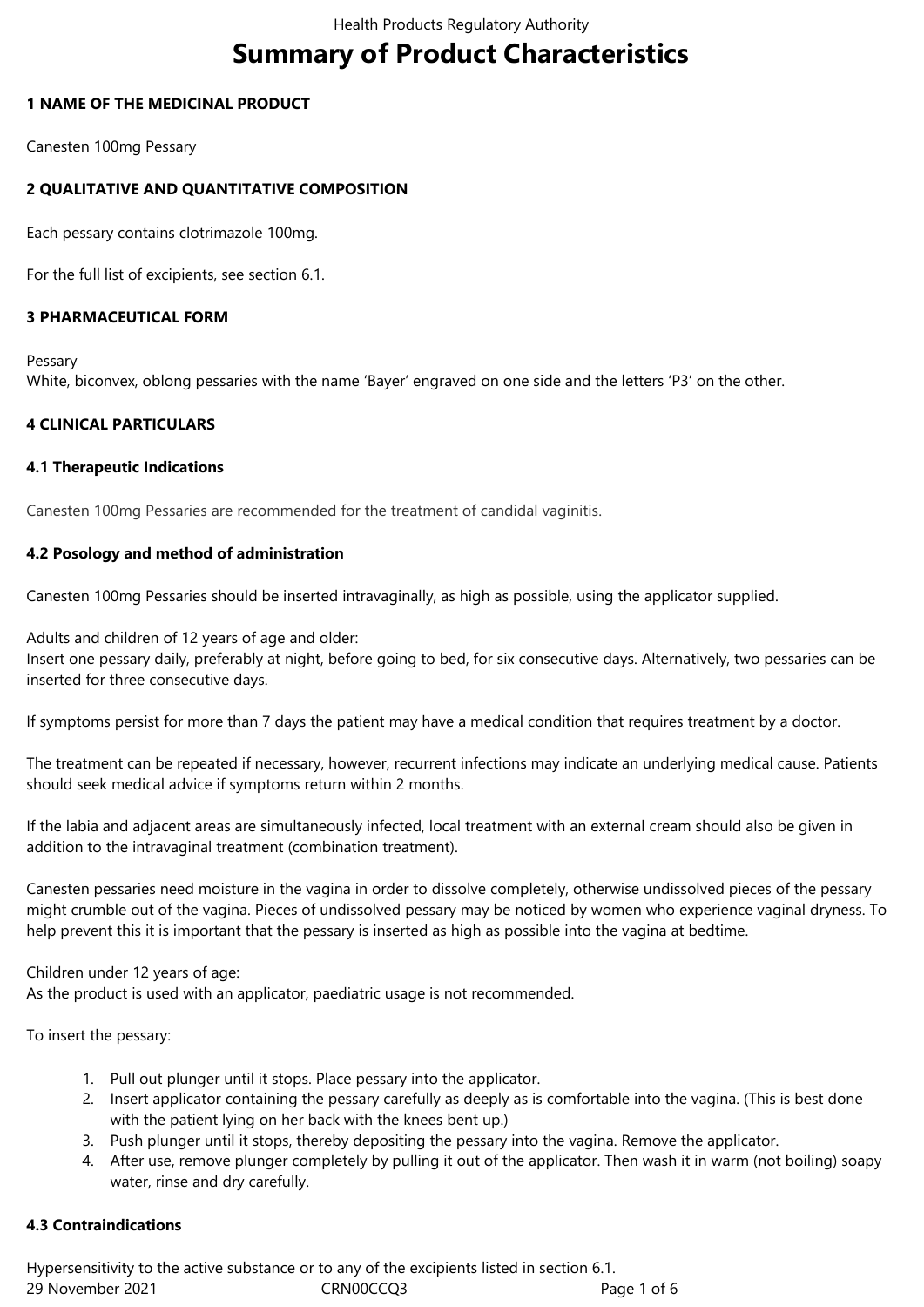#### Health Products Regulatory Authority

## **4.4 Special warnings and precautions for use**

Medical advice should be sought if this is the first time the patient has experienced symptoms of candidal vaginitis.

Before using Canesten 100mg Pessaries, medical advice must be sought if any of the following are applicable:

- More than two infections of candidal vaginitis in the last 6 months.
- Previous history of a sexually transmitted disease or exposure to partner with sexually transmitted disease.
- Pregnancy or suspected pregnancy.
- Aged under 12 or over 60 years.
- Known hypersensitivity to imidazoles or other vaginal antifungal products.

Canesten 100mg Pessaries should not be used if the patient has any of the following symptoms whereupon medical advice should be sought:

- Irregular vaginal bleeding
- Abnormal vaginal bleeding (vaginal haemorrhage) or a blood-stained discharge.
- Vulval or vaginal ulcers, blisters or sores.
- Lower abdominal pain or dysuria.
- Any adverse events such as redness, irritation or swelling associated with the treatment.
- Fever (temperature of 38°C or above) or chills
- Nausea or vomiting.
- Diarrhoea.
- Foul smelling vaginal discharge.
- Back pain.
- Associated shoulder pain.

Treatment during the menstrual period should not be performed due to the risk of the pessary being washed out by the menstrual flow. The treatment should be finished before the onset of menstruation.

Do not use tampons, intravaginal douches, spermicides or other vaginal products while using this product.

Avoidance of vaginal intercourse is recommended in case of vaginal infection while using this product because your partner could become infected.

When used in pregnancy, the pessary should be inserted without using an applicator (see "Pregnancy").

Avoid contact with eyes and do not swallow.

#### **4.5 Interaction with other medicinal products and other forms of interactions**

Laboratory tests have suggested that, when used together, this product may cause damage to latex contraceptives. Consequently the effectiveness of such contraceptives may be reduced. Patients should be advised to use alternative precautions for at least five days after using this product.

Concomitant treatment with vaginal clotrimazole and oral tacrolimus (FK-506; immunosuppressant) might lead to increased tacrolimus plasma levels and similarly with sirolimus.

Patients should thus be thoroughly monitored for symptoms of tacromilus or sirolimus overdosage, if necessary by determination of the respective plasma levels.

#### **4.6 Fertility, pregnancy and lactation**

Pregnancy:

There are limited data available from the use of clotrimazole in pregnant women. Animal studies with clotrimazole have shown reproductive toxicity at high oral doses (see section 5.3). At the low systemic exposures of clotrimazole following vaginal treatment, harmful effects are considered unlikely. Clotrimazole may be used during pregnancy, but only under the supervision of a doctor or midwife.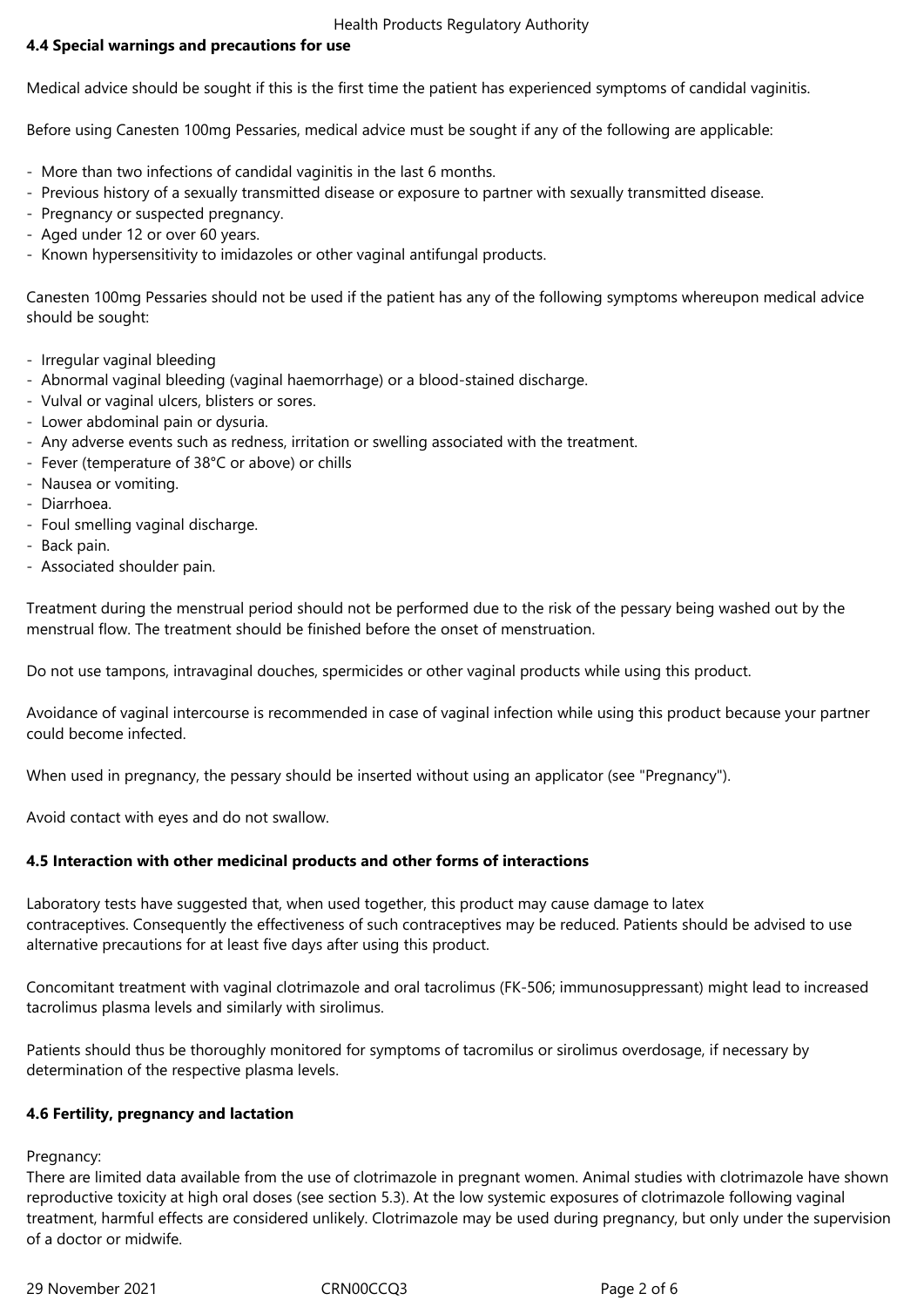#### Breast-feeding:

There are no data on the excretion of clotrimazole into human milk. However, systemic absorption is minimal after administration and it is unlikely to lead to systemic effects. Clotrimazole may be used during lactation under medical supervision.

Fertility:

No human studies of the effects of clotrimazole on fertility have been performed, however, animal studies have not demonstrated any effects of the drug on fertility (See Section 5.3).

#### **4.7 Effects on ability to drive and use machines**

The medication has no or negligible influence on the ability to drive or use machinery.

#### **4.8 Undesirable effects**

Frequency not known. The following adverse reactions have been identified during post-approval use of Clotrimazole. Because these reactions are reported voluntarily from a population of uncertain size, it is not always possible to reliably estimate their frequency.

#### **Immune system disorders**:

Hypersensitivity, Anaphylactic reactions, angioedema Allergic reaction (ME) with symptoms such as dyspnea (PT), hypotension (PT), syncope (PT), and urticaria (ME)

#### **Skin and subcutaneous tissue disorders**

Rash

#### **Reproductive system and breast disorders**

Vulvovaginal discomfort, vulvovaginal burning sensation, vaginal exfoliation, vulvovaginal pruritus, vulvovaginal pain, vaginal haemorrhage, vulvovaginal erythema, vaginal discharge

#### **Gastrointestinal disorders**

Abdominal pain, nausea

#### **General disorders and administration site conditions**

Application site irritation, oedema, pain

#### Reporting of suspected adverse reactions

Reporting suspected adverse reactions after authorisation of the medicinal product is important. It allows continued monitoring of the benefit/risk balance of the medicinal product. Healthcare professionals are asked to report any suspected adverse reactions via HPRA Pharmacovigilance, Website: www.hpra.ie

#### **4.9 Overdose**

In the event of accidental oral ingestion, routine measure[s such as gas](http://www.hpra.ie/)tric lavage should be performed only if clinical symptoms of overdose become apparent (e.g. dizziness, nausea or vomiting).

## **5 PHARMACOLOGICAL PROPERTIES**

#### **5.1 Pharmacodynamic properties**

Pharmacotherapeutic group: Antifungals for topical use – imidazole and triazole derivates.

ATC Code: D01A C01

Mechanism of Action

29 November 2021 CRN00CCQ3 Page 3 of 6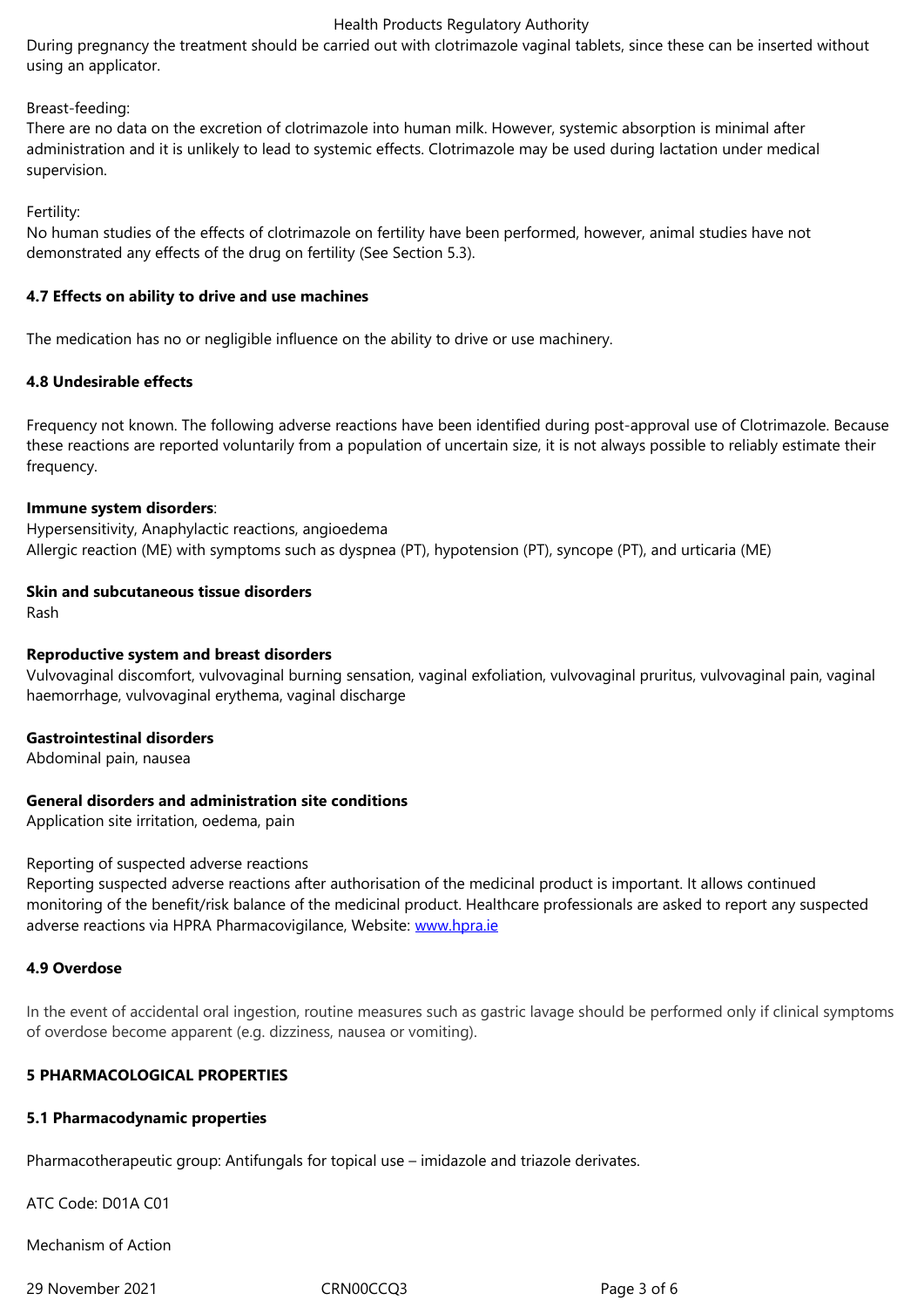#### Health Products Regulatory Authority

Clotrimazole acts against fungi by inhibiting ergosterol synthesis. Inhibition of ergosterol synthesis leads to structural and functional impairment of the cytoplasmic membrane.

#### Pharmacodynamic Effects

Clotrimazole has a broad antimycotic spectrum of action *in vitro* and *in vivo*, which includes dermatophytes, yeasts, moulds, etc.

Under appropriate test conditions, the MIC values for these types of fungi are in the region of less than 0.062 – 8.0 microgram/ml substrate. The mode of action of clotrimazole is fungistatic or fungicidal depending on the concentration of clotrimazole at the site of infection. *In vitro* activity is limited to proliferating fungal elements; fungal spores are only slightly sensitive.

In addition to its antimycotic action, clotrimazole also acts on gram-positive microorganisms (streptococci/staphylococci/ Gardnerella vagiinalis) and gram-negative microorganisms (Bacteroides). It has no effect on lactobacilli.

*In vitro*, clotrimazole inhibits the multiplication of Corynebacteria and gram-positive cocci – with the exception of enterococci – in concentrations of 0.5 – 10 microgram/ml substrate.

Primarily resistant variants of sensitive fungal species are very rare; the development of secondary resistance by sensitive fungi has so far only been observed in very isolated cases under therapeutic conditions.

#### **5.2 Pharmacokinetic properties**

Pharmacokinetic investigations after vaginal applications have shown that only a small amount of clotrimazole (3-10% of the dose) is absorbed. Due to the rapid hepatic metabolism of absorbed clotrimazole into pharmacologically inactive metabolites the resulting peak plasma concentrations of clotrimazole after vaginal applications of a 500mg dose were less than 10 ng/ml, reflecting that clotrimazole applied intravaginally does not lead to measurable systemic effects or side effects.

#### **5.3 Preclinical safety data**

Non-clinical data reveal no special hazard for humans based on conventional studies of safety pharmacology, repeated dose toxicity, genotoxicity, carcinogenic potential and toxicity to reproduction and development.

The local and systemic tolerance of clotrimazole in different dosage forms was assessed in intravaginal studies in dogs and monkeys and in subacute dermal studies in rabbits. There was no evidence of treatment-related local or systemic adverse effects in any of these studies.

The oral toxicity of clotrimazole has been well-studied.

Following a single oral administration, clotrimazole was slightly-to-moderately toxic in experimental animals, with LD50 values of 761 to 923 mg/kg bw for mice, 95 to 114 mg/kg bw for newborn rats and 114 to 718 mg/kg bw for adult rats, > 1000 mg/kg bw for rabbits, and > 2000 mg/kg bw for dogs and cats.

In repeated dose oral studies conducted in rats and dogs, the liver was found to be the primary target organ for toxicity. This was evidenced by an increase in serum transaminase activities and the appearance of liver vacuolation and fatty deposits starting at 50 mg/kg in the chronic (78-week) rat study and at 100 mg/kg in the subchronic (13-week) dog study.

Clotrimazole has been extensively studied in in vitro and in vivo mutagenicity assays, and no evidence of mutagenic potential was found. A 78-week oral dosing study of clotrimazole in rats did not show any carcinogenic effect.

In a rat fertility study, groups of FB30 rats received oral doses of clotrimazole up to 50 mg/kg bw, for 10 weeks prior to mating and either throughout a 3-week mating period (for males only) or, for females, until day 13 of gestation or 4-week postpartum. Neonatal survival was reduced in 50 mg/kg bw group. Clotrimazole at doses up to 25 mg/kg bw did not impair the development of the pups. Clotrimazole at all doses did not affect fertility.

No teratogenicity effects were demonstrated in studies in mice, rabbits, and rats, given oral doses of up to 200, 180, and 100 mg/kg, respectively.

A study with 3 lactating rats administered 30 mg/kg clotrimazole intravenously showed that the drug was secreted into milk at levels higher than in plasma by a factor of 10 to 20 at 4 hrs after administration, followed by a decline to a factor of 0.4 by 24 hrs.

29 November 2021 CRN00CCQ3 Page 4 of 6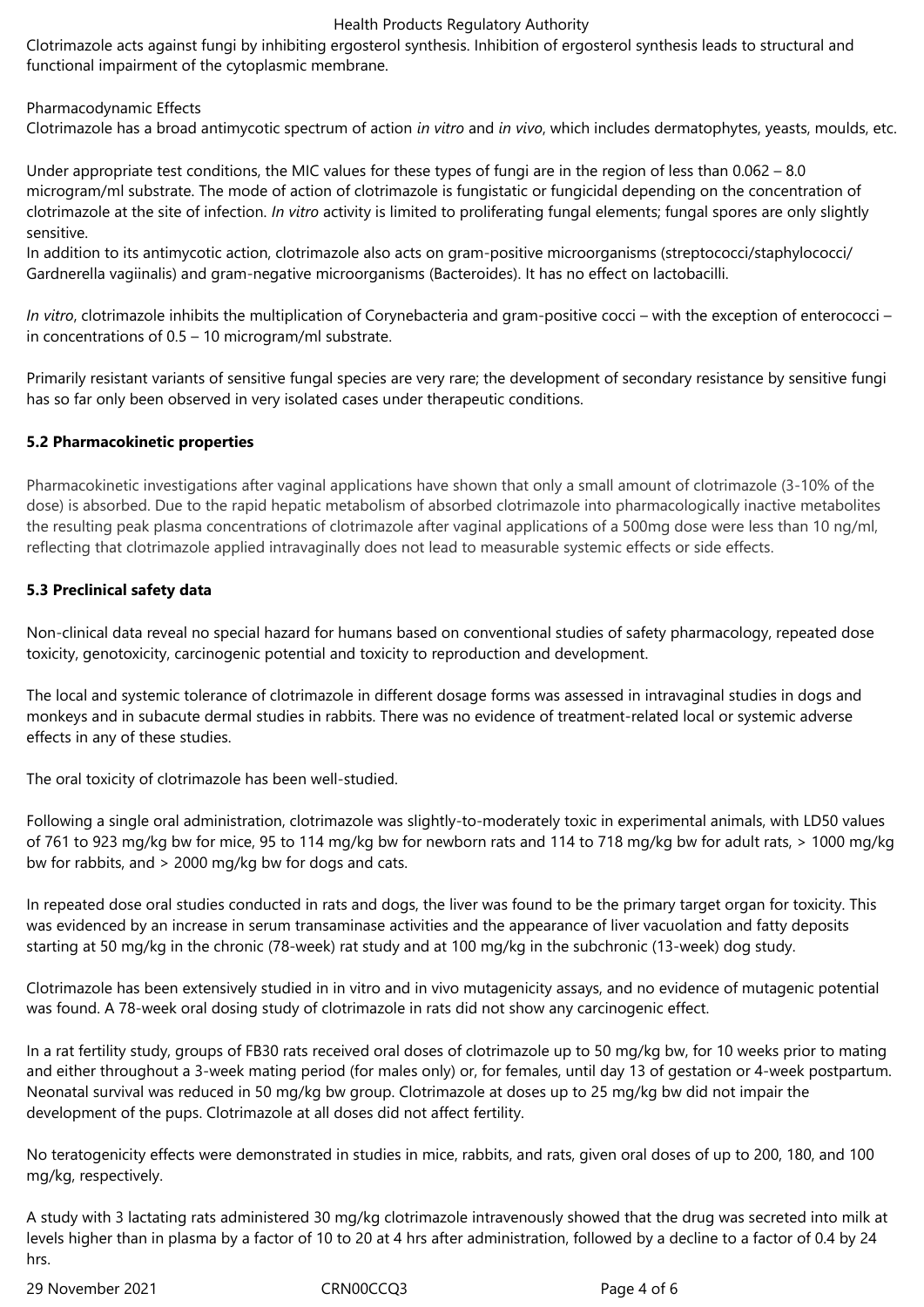Given the limited absorption of clotrimazole after vaginal application (estimated to be 3%-10%), no hazard is expected from the use of vaginal clotrimazole.

## **6 PHARMACEUTICAL PARTICULARS**

## **6.1 List of excipients**

Calcium lactate pentahydrate Maize starch Crospovidone Colloidal anhydrous silica Lactic acid Lactose monohydrate Magnesium stearate Hypromellose Microcrystalline cellulose

## **6.2 Incompatibilities**

Not applicable.

## **6.3 Shelf life**

4 years.

## **6.4 Special precautions for storage**

Do not store above 25°C. Store in the original carton.

## **6.5 Nature and contents of container**

Six pessaries are packed in a blister pack (foil 25  $\mu$ m PA + 45  $\mu$ m Al soft + 60  $\mu$ m PVC) sealed with aluminium backing foil (foil 20  $\mu$ m Al hard + 7 g/m<sup>2</sup> HSL sealable to PVC/PVDC). An applicator is also provided.

The pessaries and applicator are enclosed in a cardboard carton.

## **6.6 Special precautions for disposal and other handling**

Any unused medicinal product or waste material should be disposed of in accordance with local requirements.

## **7 MARKETING AUTHORISATION HOLDER**

Bayer Limited The Atrium Blackthorn Road Dublin 18 Ireland

## **8 MARKETING AUTHORISATION NUMBER**

PA1410/039/007

## **9 DATE OF FIRST AUTHORISATION/RENEWAL OF THE AUTHORISATION**

Date of first authorisation: 01 April 1977

Date of last renewal: 01 April 2007

29 November 2021 CRN00CCQ3 Page 5 of 6